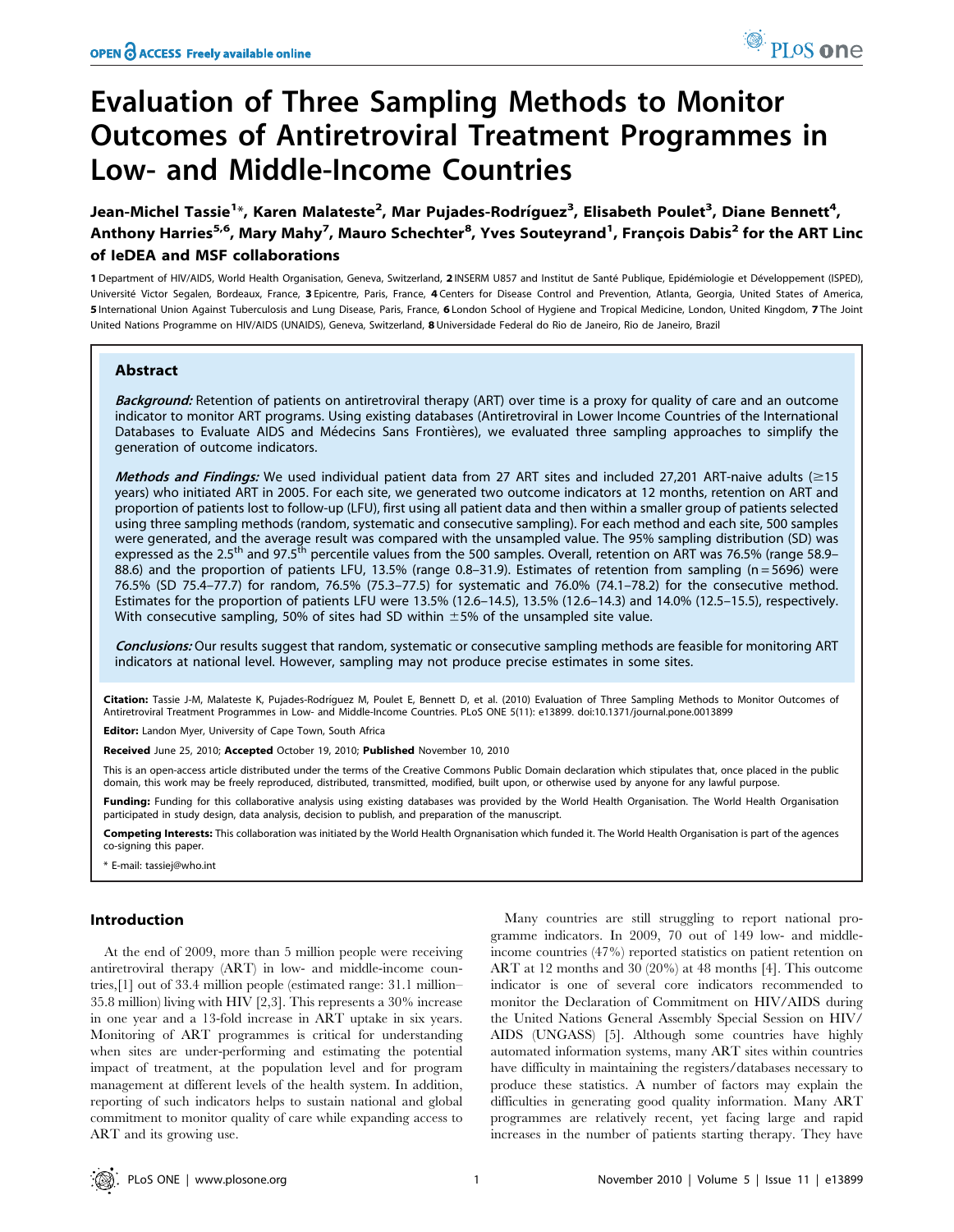thus logically focused their attention on putting new patients into care and reporting baseline information rather than on follow-up. In addition to ART, HIV care includes various other components (e.g. prevention and treatment of opportunistic infections including tuberculosis or integration with reproductive health services) that require regular monitoring. With the rapid expansion of ART services and decentralisation to peripheral health centres, data management has to occur at all levels of health service provision and should be designed to be as simple and user-friendly as possible in order for it to be adopted universally. Finally, ART treatment is life-long, leading to continued workload increase due to inclusion of new patients and continued follow-up.

In this paper we evaluated the performance of three sampling approaches to produce two clinic and higher level indicators at 12 months: retention on ART [6] and proportion of patients lost to follow-up, using existing databases from ART programmes in lowand middle-income countries.

# Methods

#### Sources of data

ART-LINC of IeDEA is a large collaborative network of HIV/ AIDS treatment programmes in low- and middle-income countries in Africa, South America and Asia, originally funded by the United States National Institutes of Health (Office of AIDS Research) and the French Agence Nationale de Recherches sur le Sida et les hépatites virales (ANRS). It is now part of the International epidemiological Database to Evaluate AIDS collaboration of the NIH (http://www.iedea-hiv.org). This network was established in 2003 to characterize the prognosis of HIV-infected patients treated with ART in resource-limited settings, to compare the experience between different settings, delivery modes and types of monitoring; and to compare outcomes with those observed in industrialized nations [7]. Staff at the sites filled in a detailed abstraction form using their own medical records, or downloaded the required data from their own electronic medical records (EMR) systems. Data were merged anonymously at the University of Bern, Switzerland and the University of Bordeaux, France [8].

Since 2001, Médecins Sans Frontières (MSF) has provided ART in 26 countries with a high HIV prevalence, most of them in Africa and Asia. Basic patient individual clinical, laboratory and treatment information are routinely collected at every clinic visit using standardized forms. Data are continuously entered into the Follow-up and Care of HIV Infection and AIDS (FUCHIA) EMR software (Epicentre, Paris, France). Capacity building and maintenance of the databases are funded by MSF and data centralized anonymously in Epicentre – Paris, France, the epidemiological support office of MSF [9,10].

### Ethics statement

International review boards in each country have approved the use of routinely collected programme data at all ART-LINC sites. This study was approved by the research ethics review committee of the World Health Organisation and the ethics review board of Médecins Sans Frontières. The data analysed are primarily collected for patient management and program monitoring, with the agreement of the ministries of health of the countries. Because of this reason, patient informed consent is not routinely requested in all sites. All ethic boards were aware of this and approved the secondary use of data for this analysis.

#### Selection of sites and indicators

For this analysis we selected all ART sites with more than 260 ART naive adults aged  $\geq 15$  years old starting ART in the year 2005. All databases were updated more than 12 months after the inclusion of the last patient in 2005. We analysed the patient status at 12 months, classified as followed on ART, dead, stopped treatment, and lost to follow-up (LFU). Patients LFU were defined as patients with no recorded visit for  $\geq 90$  days from the last visit within the first year. Patients transferred to another ART programme within the first 12 months of treatment were excluded from the analysis ( $n = 896$  or 3% of the overall database).

We studied two indicators measured 12 months after ART initiation, the proportion of patients LFU and the proportion retained on ART.

#### Sampling methods

For each ART site, the required sample size was calculated, assuming a retention at 12 months of 75% as  $n \ge [(u^2 \alpha^* N^* p^* (1-p))/$  $(\Delta^2 * (N-1)+u^2\alpha^*p^*(1-p))]$  with n sample size, N total population of each site, p expected proportion estimated at 75%,  $\Delta$  precision estimated at 0.05 and  $u_{\alpha}$  estimated at 1.96. We used the sample required to ensure that the 95% (i.e., 1-alpha) confidence interval of the 75% proportion had a width at least 2 times Delta where Delta is the required precision. Three sampling methods were considered: the random selection, systematic and consecutive sampling. In random sampling each patient of each clinic database had an equal probability of selection and each patient was selected using a random number allocation. In systematic sampling, the first patient was randomly selected and the others were drawn from the clinic database according to a sample interval defined as N/n until achievement of the desired sample size. In consecutive sampling, the first patient was randomly selected, then patients consecutively registered were selected until the achievement of the required sample size.

## Statistical analyses

We first compared estimates of the retention on ART at 12 months obtained using Kaplan-Meier methods (taking into account the exact duration of follow-up of each patient before treatment discontinuation) with the proportion of patients retained on ART at 12 months (as recommended by UNGASS [5]). The outcomes were either death, stopping ART or LFU within the first 12 months, while for patients alive and on ART follow-up was censored at 12 months.

Thereafter all estimates were generated as proportions at 12 months as it is the usual method in routine programme monitoring. We calculated the two indicators using first the overall dataset and compared the proportions with those resulting from computation in sub-samples obtained with the three sampling methods. Indicators obtained using the full dataset are referred to as ''unsampled'' values. For each site and for each sampling method, 500 samples were simulated. We used the mean of the 500 results and the  $2.5<sup>th</sup>$  and 97.5<sup>th</sup> values to determine the 95% sampling distribution (SD) and compared it to the unsampled site value. Indicators obtained using the full dataset were also compared to those obtained with the sampling methods according to cohort size taking the median value (870 patients) as a threshold, type of setting (rural/urban) and the proportion of patients LFU in the cohort ( $\leq 10\%$  versus  $\geq 10\%$ ).

Combined indicators for all sites were then generated by aggregating site specific sampling results; the estimate of the mean was a weighted average of the proportion at each site weighted by the sample proportion (i.e., the number of patients selected divided by the total number of eligible patients at each site). Statistical analyses were performed using Statistical Analysis System software (SAS, version 9.1).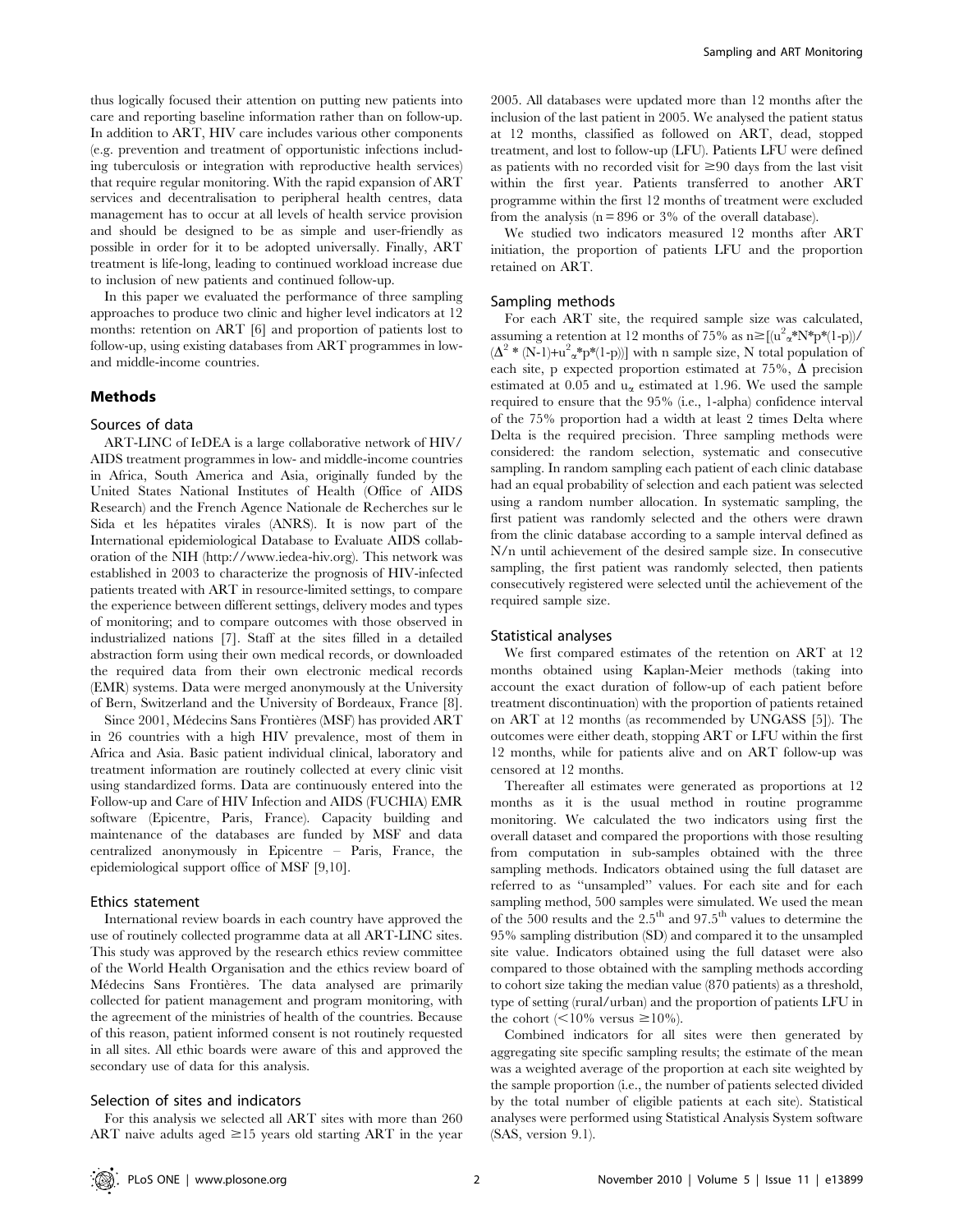## Results

Twenty-seven ART sites, 22 located in Africa and five in Asia, were included with a total of 27,201 patients treated. The number of patients per site ranged from 378 to 4111. After 12 months on ART 2,036 (7.5%) patients had died (range 1.9% to 16.7% across sites), 688 (2.5%) had stopped ART (range: 0% to 8.5%) and 13.5% were LFU (range 0.8% to 31.9%) (Table 1). Estimates of retention on ART at 12 months calculated with the proportion and Kaplan-Meier methods were similar, at 75.9% (range 58.7% to 88.6%) and 76.5% (58.9% to 88.6%) respectively. All following results were generated as proportions as it is the usual method in routine programme monitoring.

A total of 5,696 patients (20.9%; range 6.6% to 51.1% across cohorts) were sampled. Estimates for 12-month retention on ART, from random, systematic and consecutive sampling were 76.5% (95% SD 75.4–77.7), 76.5% (95% SD 75.3–77.5) and 76.0% (95% SD 74.1–78.2), respectively, compared to 76.5% for the unsampled value (Figure 1). The sample distribution for the 500 sample iterations varied across sites. Overall, sample distribution was wider when using consecutive sampling; the  $2.5<sup>th</sup>$  value was within minus 5% of the unsampled value for 14/27 sites (51.8%) and the  $97.5^{\text{th}}$  value was within plus 5% for  $21/27$  sites (78%) and ranged from  $-10.0\%$  to  $+10.6\%$ . Variability in sample distribution was independent of cohort size  $(P=0.98)$ , urban/rural location ( $P = 0.99$ ) or the proportion of patients LFU in the cohort  $(P = 0.81)$ .

Similar results were observed for the proportion of patients LFU indicator (Figure 2). The consecutive sampling method slightly overestimated the estimates (14.0%; 95% SD 12.5–15.5) com-

Table 1. Number of patients analysed and treatment outcomes at 12 months of ART by cohort on the full dataset.

| <b>ART site</b>    | Country       | <b>Number of</b><br>adults starting<br><b>ART in 2005</b><br>n | <b>Number</b><br>of adults<br>sampled<br>n | Number of treatment outcomes at 12 months and proportion among all<br>adults starting ART in 2005 |      |                                |     |                                                   |      |                                            |      |
|--------------------|---------------|----------------------------------------------------------------|--------------------------------------------|---------------------------------------------------------------------------------------------------|------|--------------------------------|-----|---------------------------------------------------|------|--------------------------------------------|------|
|                    |               |                                                                |                                            | <b>Deaths</b>                                                                                     |      | <b>ART</b><br>discontinuations |     | Lost to follow-<br>up ≥90 days<br>from last visit |      | <b>Retention</b><br>on ART at<br>12 months |      |
|                    |               |                                                                |                                            | n                                                                                                 | $\%$ | n                              | %   | n                                                 | $\%$ | n                                          | $\%$ |
| Kampong Cham       | Cambodia      | 606                                                            | 196                                        | 58                                                                                                | 9.6  | 29                             | 4.8 | 27                                                | 4.4  | 492                                        | 81.1 |
| Phnom Penh         | Cambodia      | 610                                                            | 196                                        | 20                                                                                                | 3.3  | 52                             | 8.5 | 5                                                 | 0.8  | 533                                        | 87.4 |
| Siem Reap          | Cambodia      | 424                                                            | 172                                        | 29                                                                                                | 6.8  | 17                             | 4.0 | 15                                                | 3.5  | 363                                        | 85.6 |
| Takeo              | Cambodia      | 491                                                            | 182                                        | 45                                                                                                | 9.2  | 6                              | 1.2 | 16                                                | 3.2  | 424                                        | 86.3 |
| Pissy              | Burkina-Faso  | 899                                                            | 219                                        | 54                                                                                                | 6.0  | 52                             | 5.8 | 143                                               | 15.9 | 650                                        | 72.3 |
| Kinshasa           | <b>DRC</b>    | 1065                                                           | 227                                        | 178                                                                                               | 16.7 | 14                             | 1.3 | 86                                                | 8.1  | 787                                        | 73.9 |
| <b>Busia</b>       | Kenya         | 860                                                            | 217                                        | 55                                                                                                | 6.4  | 26                             | 3.0 | 73                                                | 8.5  | 706                                        | 82.1 |
| Homabay            | Kenya         | 954                                                            | 222                                        | 101                                                                                               | 10.6 | 15                             | 1.6 | 104                                               | 10.9 | 734                                        | 76.9 |
| Kibera             | Kenya         | 435                                                            | 174                                        | 23                                                                                                | 5.3  | 25                             | 5.7 | 49                                                | 11.3 | 338                                        | 77.7 |
| Mathare            | Kenya         | 549                                                            | 190                                        | 23                                                                                                | 4.2  | 32                             | 5.8 | 74                                                | 13.5 | 420                                        | 76.5 |
| Chiradzulu         | Malawi        | 1599                                                           | 245                                        | 150                                                                                               | 9.4  | 22                             | 1.4 | 186                                               | 11.6 | 1241                                       | 77.6 |
| Thyolo             | Malawi        | 1359                                                           | 238                                        | 172                                                                                               | 12.7 | 33                             | 2.4 | 121                                               | 8.9  | 1033                                       | 76.0 |
| AltoMae            | Mozambique    | 1208                                                           | 233                                        | 23                                                                                                | 1.9  | 22                             | 1.8 | 245                                               | 20.3 | 918                                        | 76.0 |
| Mavalan            | Mozambique    | 1294                                                           | 236                                        | 65                                                                                                | 5.0  | 49                             | 3.8 | 132                                               | 10.2 | 1048                                       | 81.0 |
| Moatize            | Mozambique    | 278                                                            | 142                                        | 15                                                                                                | 5.4  | 14                             | 5.0 | 12                                                | 4.3  | 237                                        | 85.2 |
| Lagos              | Nigeria       | 713                                                            | 206                                        | 41                                                                                                | 5.7  | 12                             | 1.7 | 69                                                | 9.7  | 591                                        | 82.9 |
| Arua               | Uganda        | 1137                                                           | 231                                        | 44                                                                                                | 3.9  | 33                             | 2.9 | 153                                               | 13.4 | 907                                        | 79.8 |
| Kapiri Kawama      | Zambia        | 559                                                            | 191                                        | 67                                                                                                | 12.0 | 5                              | 0.9 | 19                                                | 3.4  | 468                                        | 83.7 |
| Bulawayo           | Zimbabwe      | 953                                                            | 222                                        | 110                                                                                               | 11.5 | 5                              | 0.5 | 129                                               | 13.5 | 709                                        | 74.4 |
| Murambinda         | Zimbabwe      | 428                                                            | 173                                        | 68                                                                                                | 15.9 | $\overline{2}$                 | 0.5 | 14                                                | 3.3  | 344                                        | 80.4 |
| <b>Total MSF</b>   |               | 16421                                                          | 4112                                       | 1341                                                                                              | 8.2  | 465                            | 2.8 | 1672                                              | 10.2 | 12943                                      | 78.8 |
| YRG care           | India         | 767                                                            | 210                                        | 28                                                                                                | 3.6  | 46                             | 6.0 | 245                                               | 31.9 | 452                                        | 58.9 |
| <b>CEPREF</b>      | Côte d'Ivoire | 1127                                                           | 230                                        | 89                                                                                                | 7.9  | $\mathbf{0}$                   | 0.0 | 123                                               | 10.9 | 915                                        | 81.2 |
| <b>AMPATH</b>      | Kenya         | 4111                                                           | 270                                        | 277                                                                                               | 6.7  | 157                            | 3.8 | 618                                               | 15.0 | 3067                                       | 74.6 |
| Lighthouse         | Malawi        | 2177                                                           | 255                                        | 179                                                                                               | 8.2  | $\mathbf{0}$                   | 0.0 | 643                                               | 29.5 | 1355                                       | 62.2 |
| Gugulethu          | South Africa  | 870                                                            | 217                                        | 71                                                                                                | 8.2  | 13                             | 1.5 | 70                                                | 8.0  | 721                                        | 82.9 |
| <b>ISS</b>         | Uganda        | 1350                                                           | 238                                        | 27                                                                                                | 2.0  | $\mathbf{1}$                   | 0.1 | 299                                               | 22.1 | 1023                                       | 75.8 |
| Connaught          | Zimbabwe      | 378                                                            | 164                                        | 24                                                                                                | 6.3  | 6                              | 1.6 | 15                                                | 4.0  | 335                                        | 88.6 |
| <b>Total leDEA</b> |               | 10780                                                          | 1584                                       | 695                                                                                               | 6.4  | 223                            | 2.1 | 2013                                              | 18.7 | 7868                                       | 73.0 |
| <b>Total</b>       |               | 27201                                                          | 5696                                       | 2036                                                                                              | 7.5  | 688                            | 2.5 | 3685                                              | 13.5 | 20811                                      | 76.5 |

doi:10.1371/journal.pone.0013899.t001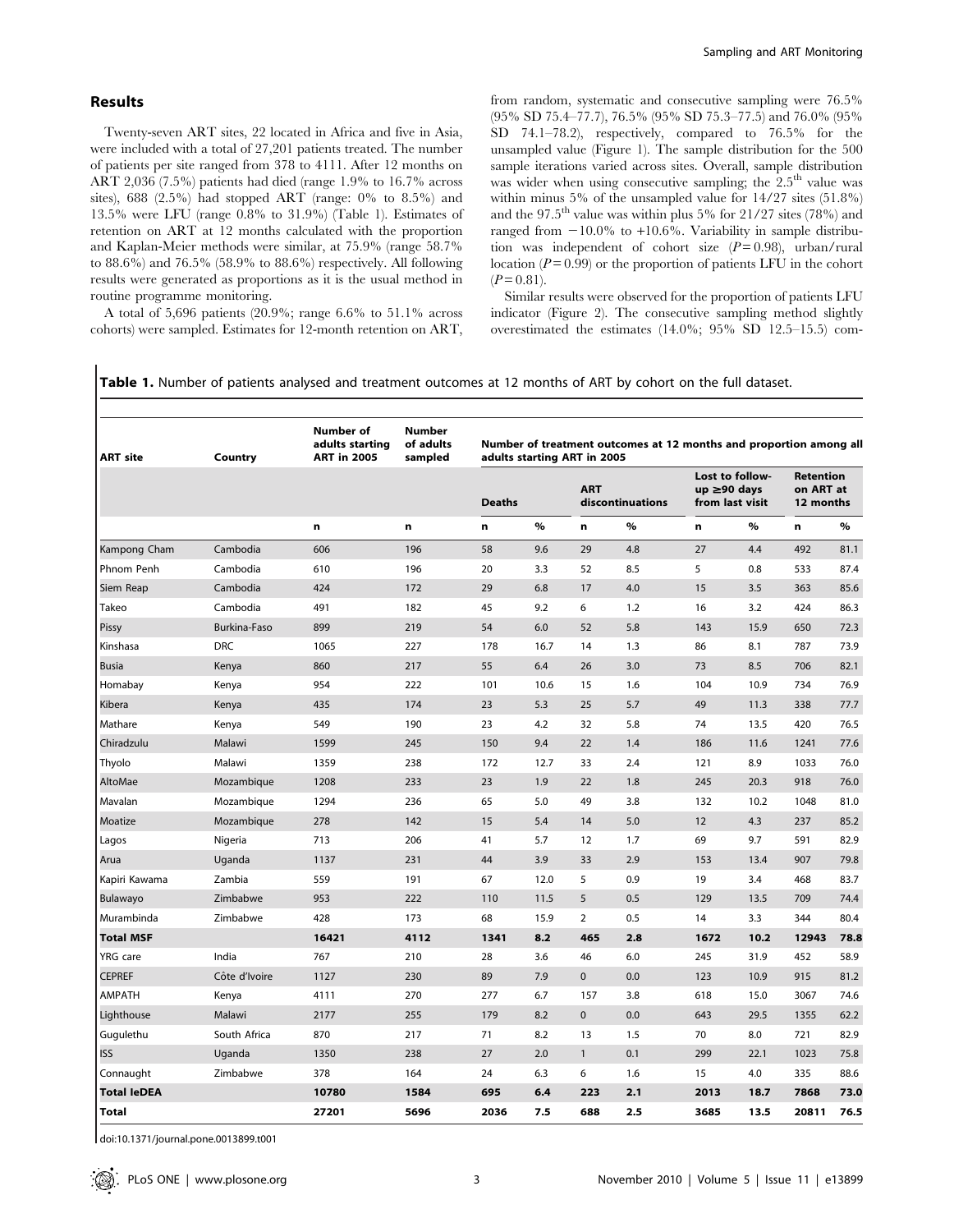

Figure 1. Proportion of patients on ART at 12 months: comparison of estimates according to the sampling technique (median, inter-quartile range, 10–90% deciles and minimum maximum) with the unsampled value (dotted line). doi:10.1371/journal.pone.0013899.g001

pared to 13.5% using the full dataset, and the sample distribution was wider than intervals obtained with random (13.5%; 95% SD 12.6–14.5) and systematic sampling (13.5%; 95% SD 12.6–14.3).

## **Discussion**

When paper records are used at ART sites, programme monitoring often relies on transferring key information from patients' medical records into paper registers or electronic databases and aggregating the information at regular periods for reporting and interpretation of findings at all levels of the health system. Maintaining accurate medical records for all patients at every contact is essential to ensure quality of care and patient management, but the subsequent transfer of information for the purpose of programme monitoring could be limited to a sample of patients rather than the full cohort to reduce workload. Sampling has already been used for HIV/AIDS care program monitoring [11] but precision of the results obtained had not been assessed. Sampling has also been used to determine outcomes among patients LFU by tracing in the community [12,13].



Figure 2. Proportion of patients lost to follow-up at 12 months: comparison of estimates according to the sampling technique (median, inter-quartile range, 10–90% deciles and minimum maximum) with the unsampled value (dotted line). doi:10.1371/journal.pone.0013899.g002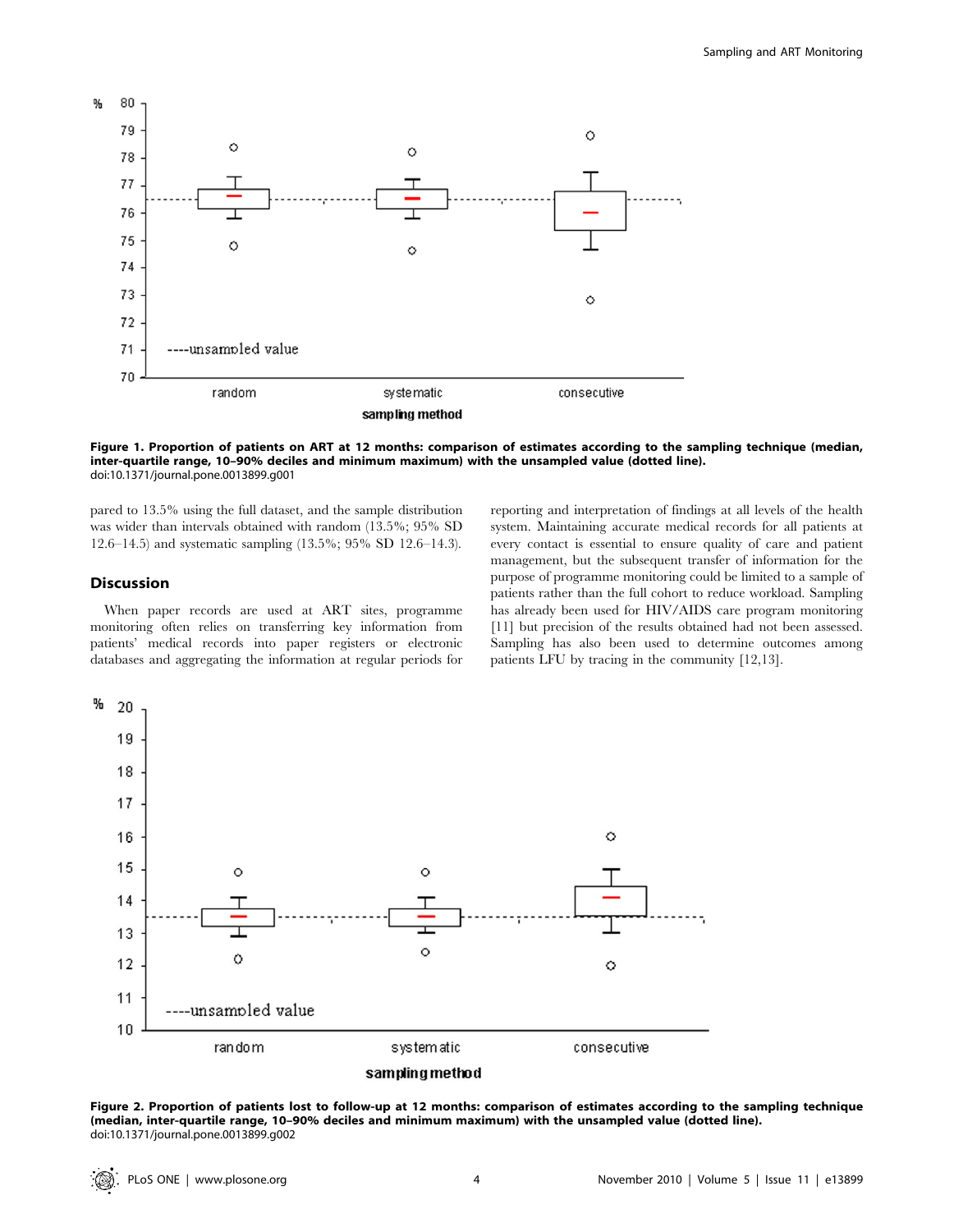We compared two monitoring indicators, proportions of patients retained on ART and of patients LFU at 12 months. These statistics were obtained first with the overall dataset without sampling, then after applying three sampling strategies. Many international indicators, including the UNGASS indicators, are indeed calculated only at a national level and do not require exhaustive site-specific data. Our sampling strategies performed well on the dataset combining patient data collected in 27 sites. Overall estimates were similar independently of the sampling method used. Sampling performed particularly well when indicators were calculated in the full dataset while differences in estimates and sample distribution were more variable when analysed at site level. For 12-month retention on ART, the sample distribution obtained by consecutive sampling was wider compared to random and systematic sampling methods with a maximum distribution of  $\pm 10\%$  of the unsampled value. Whereas not directly comparable, the cluster sampling method used to monitor immunization coverage in children was developed three decades ago for sampling results to range within  $\pm 10\%$  from the population value and has always been recommended since then; although 17% of sampling results fell outside these limits, the method was considered to perform well enough for programmatic purposes [14].

Patient life-long retention on ART is of growing concern in the rapid scale-up of large treatment programmes[4,15–17]. An analysis in South Africa showed a deterioration in retention on ART over time with an increasing proportion of patients LFU among those enrolled during the most recent years. It was in part related to the large increase in patients but the authors also discussed the burden on health informatics systems and administrative errors leading to misclassification in LFU [15]. Improving and maintaining simple and standardised monitoring systems capturing true treatment outcomes is part of the strategies recommended to better document and therefore improve patient retention on ART [17].

The workload required to ensure good quality of ART cohort monitoring is substantial for both paper-based and electronic systems. It also increases with the size and follow-up of the cohort. EMR systems allow the systematic and sometimes automated production of statistical indicators using information from all patients, but they are resource-intensive, as they require data clerks, training, and system maintenance[18]. A review of EMR systems used in 21 ART sites in low- and middle-income countries reported a median proportion of missing data for key information of 10.9% [19]. Missing data declined with training on datamanagement and with the number of hours spent by data-clerks in the maintenance of the databases. The number of hours necessary to reduce the proportion of missing information below 10% was estimated at 10 hours per week per 100 patients on ART. Time is also required to set the system up and expand it throughout a country. Some countries are moving towards a national EMR system; SmartCare is an EMR system currently deployed in Zambia, Ethiopia and South Africa [20]. However, in the current situation where international donors are not providing additional financial support, countries where an insufficient proportion of persons in need of ART are receiving treatment may prioritize employing and training additional clinical and laboratory staff to provide patient care over investing resources to develop and maintain an EMR system.

In the absence of EMR that would support the analyses of full cohort data, sampling approaches could thus potentially limit the workload in longitudinal monitoring and reinforce the long-term sustainability of monitoring systems at local and national levels. Moreover, retention on ART is to be analysed not only at 12 months but also for subsequent years of follow-up to document trends in retention on ART over time. The number of yearly endpoints to analyse will therefore increase with the maturity of the programs. Sampling might be particularly useful in ART sites with a large number of patients initiating ART annually. Based on our analysis, the minimum sample size for a cohort of 500 patients would be 184, 224 for a cohort of 1000 and 252 for a cohort of 2000 patients. Consecutive sampling would probably be the most practical approach for the selection of patients. A number of countries are currently collecting retrospective patient data to generate longitudinal indicators once or twice a year; abstraction of information and calculation of indicators could potentially be performed using a sample of patients starting on ART in each calendar year. Sampling could be also piloted as an interim strategy while implementing EMR and/or could be used for purpose of quality control.

The present evaluation was based on existing databases in well resourced sites that receive support to maintain complete, qualityassured medical records. Thus the performance observed for sampling is not directly generalisable to a national programme. Performance of sampling strategies will depend on the accuracy or completeness of medical records and/or registers and on the level of organisation of the filing system. This evaluation did not address the issue of additional support that may be required in many ART sites where data are missing or inaccurately recorded. Sampling may also be difficult to implement in routine monitoring and needs a standardised and sustainable method for the long-term comparability of results. Personnel at site level may not be confident with results produced by sampling. Pilot projects to produce and validate monitoring indicators from sampling and to quantify related workload are therefore needed to complement this work.

In conclusion, generation of the two longitudinal indicators we studied in a sample of patients appeared to be a potentially useful method for programme monitoring at national level, based on available data from the ART-LINC of IeDEA and MSF cohort collaborations. However, the feasibility of this approach needs to be evaluated at country level and the accuracy of estimates based on sampling should be evaluated at site level in countries interested in this approach.

# Acknowledgments

We are grateful to MSF partners in the Ministry of Health of participating countries, MSF field teams, Epicentre FUCHIA team, AIDS working group of MSF and the patients followed in the programs.

We would also like to thank Marthe-Aline Jutand for statistical advices, Loretxu Pinoges for the preparation of the MSF databases and Keith Sabin for his useful comments on the manuscript.

This paper was presented in part at the  $14^{\rm th}$  International Workshop on HIV Observational Databases,  $25-27$ <sup>th</sup> March, 2010, Abstract #85 and at the XVIII International AIDS Conference in Vienna, Austria, 18–23 July, 2010, Abstract #THPE0410.

The ART-LINC of IeDEA cohort network was organized as follows: Central coordinating team: Martin W.G. Brinkhof, Eric Balestre, Claire Graber (project manager), François Dabis (principal investigator), Matthias Egger (principal investigator), Mauro Schechter (principal investigator).

Participating centers for this analysis (site investigators): Moi Teaching and Referral Hospital, Eldoret, Kenya (Silvester Kimaiyo, Winston Nyandiko Mokaya, John Sidle); Immune Suppression Syndrome clinic, Mbarara, Uganda (David Bangsberg); Centre de Prise en Charge, de Recherche et de Formation sur le VIH/SIDA (CEPREF), Abidjan, Côte d'Ivoire (Eugène Messou, Siaka Touré); Lighthouse Trust Clinic, Lilongwe, Malawi (Mina Hosseinipour, Sam Phiri, Ralf Weigel); Gugulethu ART Programme, Gugulethu, South Africa (Robin Wood); Connaught Clinic, Harare, Zimbabwe (Ruedy Luthy, Margaret Pascoe); YRG Care, Chennai, India (N. Kumarasamy).